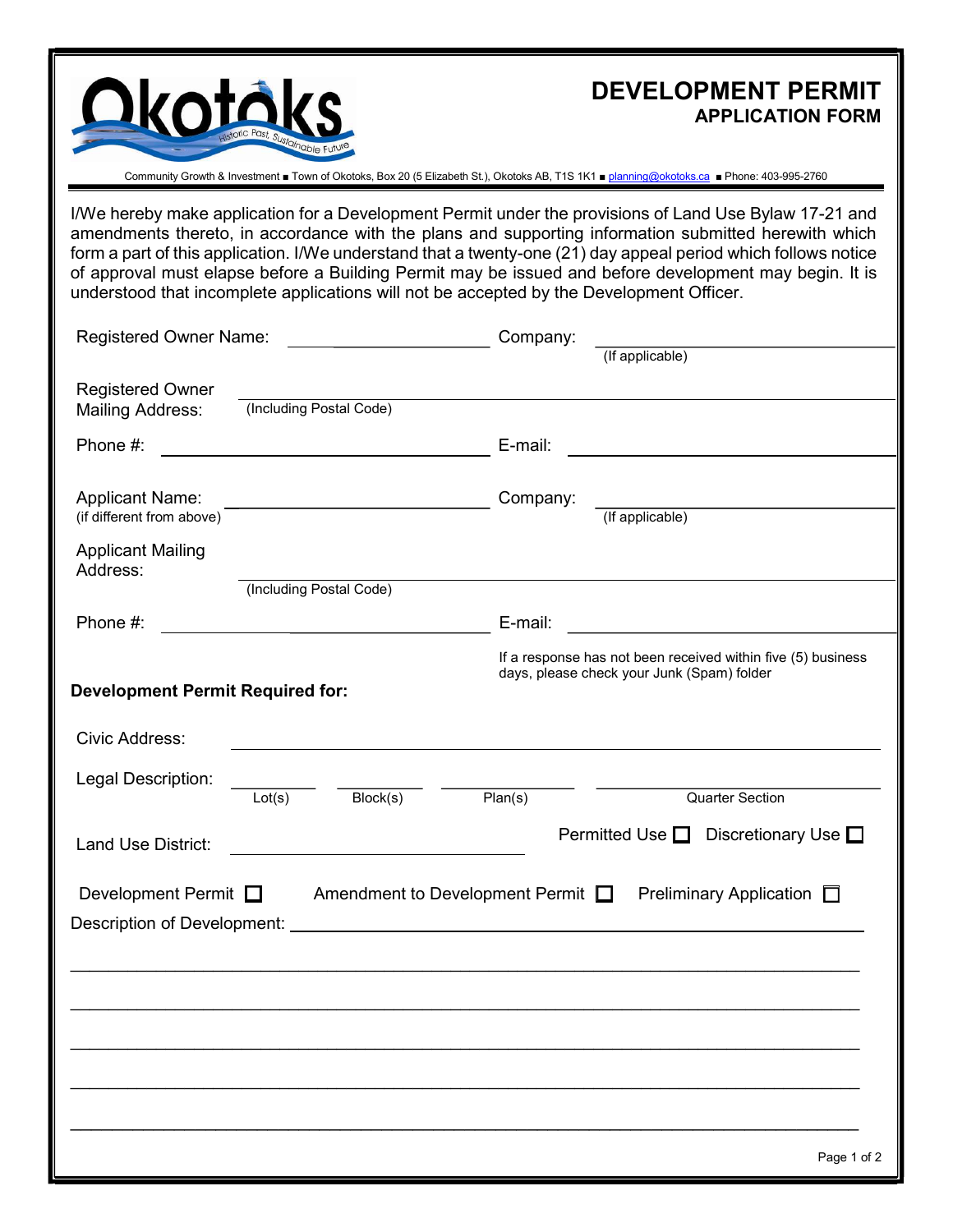#### Obligation of Registered Owner to Pay Additional Fees

The registered owner of the land authorizes this application and consents to paying any additional fees that may be incurred by the Town of Okotoks as a result of the review of this application, including but not limited to, consultant fees, legal fees or other disbursements. Payment must be received within thirty (30) days from the Town of Okotoks providing a copy of any relevant invoice to the registered owner of the property. Should payment not be received within thirty (30) days, the registered owner agrees that the Town of Okotoks may apply the balance owing to the tax account for the property.

### Right of Entry Authorization by Registered Owner

The registered owner of the land authorizes the Town of Okotoks and their Agents to enter the subject land for the purpose of conducting a site inspection in connection with this application for a development permit.

Signature of Registered Owner **Date** Date Date

Signature of Applicant Date

The personal information on this application is collected under the authority of the Alberta Municipal Government Act, the Freedom of Information and Protection of Privacy Act (FOIP), and the Okotoks Land Use Bylaw 17-21. It will be used to communicate with the applicant during the application review and site inspection processes. As part of the review process, it will be circulated as needed to relevant Town Business Services, Provincial and Federal Agencies, Utility Companies and adjacent landowners. It may also be submitted to the Okotoks Municipal Planning Commission (MPC) and/or the Subdivision and Development Appeal Board (SDAB). Correspondence received may be included in public meeting agendas. The applicant's name and the nature of the permit will be publicly available, in accordance with the FOIP Act. Should you have any questions or concerns regarding the collection of this information, please contact the FOIP Coordinator at foip@okotoks.ca or 403.938.8944.

|            | <b>For Office Use Only</b> |            |  |
|------------|----------------------------|------------|--|
| File $#$ : | Fee:                       | Receipt #: |  |
|            |                            |            |  |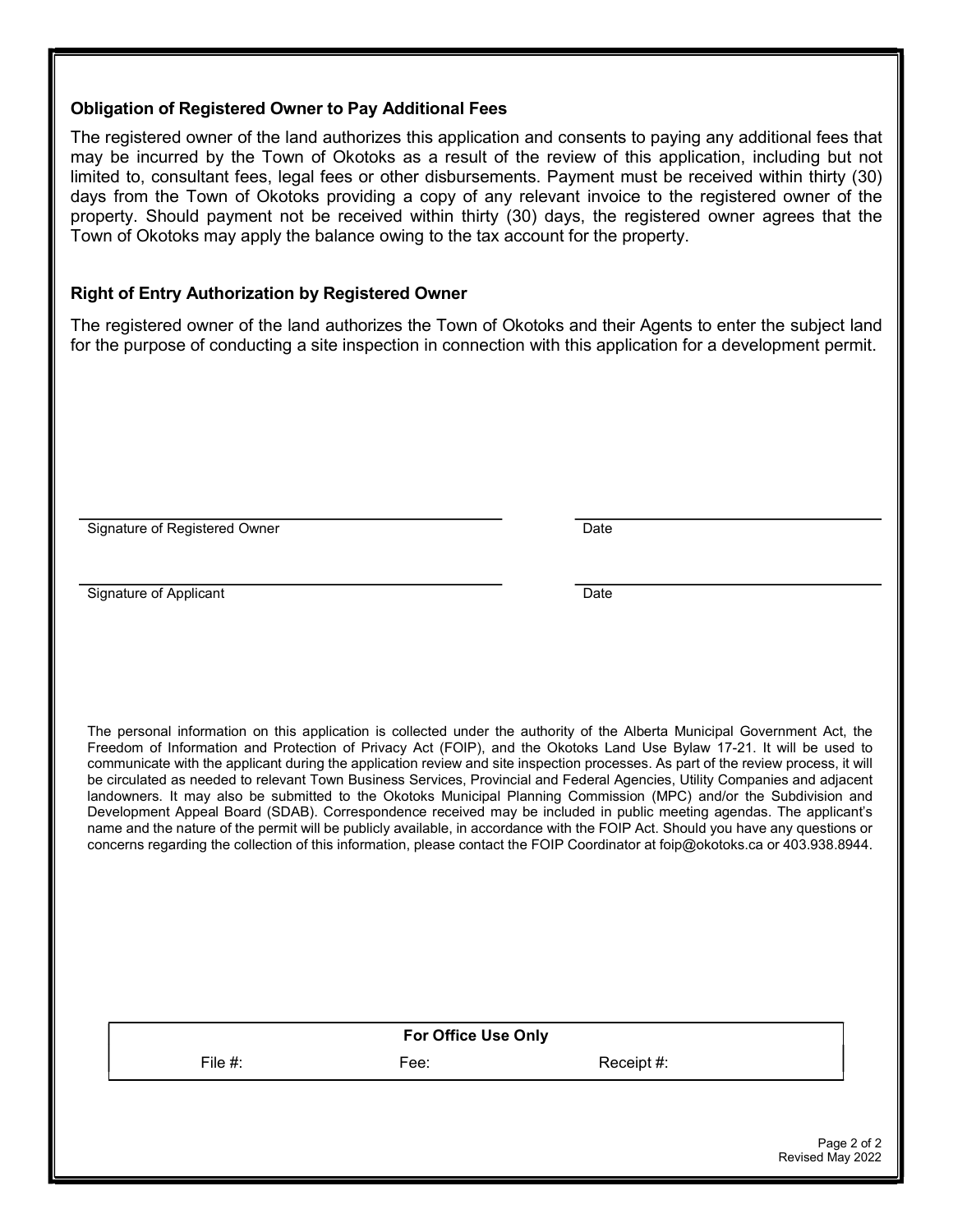## DEVELOPMENT PERMIT REQUIREMENT CHECKLIST

The following information is necessary to facilitate a thorough evaluation and timely decision on your application. Please ensure all materials submitted are clear, legible, and precise. Please include this information when submitting your application.

If applying for a new commercial, industrial, or multi-unit residential development, please refer to the Major Development Permit Application Package on the Town's website (www.okotoks.ca) or contact Community Growth & Investment at (403) 995-2760.

| <b>REQUIRED FOR ALL DEVELOPMENT PERMIT APPLICATIONS</b> |                           |                                                                                                                                                                                                                                                                                                                                                                                                           |
|---------------------------------------------------------|---------------------------|-----------------------------------------------------------------------------------------------------------------------------------------------------------------------------------------------------------------------------------------------------------------------------------------------------------------------------------------------------------------------------------------------------------|
| <b>Completed</b><br>by Applicant                        | <b>Office Use</b><br>Only | <b>Required Items</b>                                                                                                                                                                                                                                                                                                                                                                                     |
|                                                         |                           | Completed Application Form.                                                                                                                                                                                                                                                                                                                                                                               |
| П                                                       |                           | Fee prescribed in fee schedule.                                                                                                                                                                                                                                                                                                                                                                           |
|                                                         |                           | The signatures of the Applicant and the Registered Owner of the<br>property on the Application Form<br>$-$ or $-$<br>signature of the Applicant and a Letter of Authorization from the<br>registered owner of the property, including the statements from the<br>Application form under Obligation of Registered Owner to Pay<br>Additional Fees and Right of Entry Authorization by Registered<br>Owner. |
|                                                         |                           | Photographs of all sides of the site and building - please provide<br>electronic files (.jpg or .pdf).                                                                                                                                                                                                                                                                                                    |
|                                                         |                           | A copy of the title(s) registered in the South Alberta Land Titles Office,<br>obtained from a Registries Agent, Land Titles Office, or online at<br>https://alta.registries.gov.ab.ca/SpinII/logon.aspx, not more than thirty<br>(30) days prior to the application date.                                                                                                                                 |
|                                                         |                           | Current copies of any Restrictive Covenants, Utility Rights-of-Way,<br>Easements, or Caveats on the title(s).                                                                                                                                                                                                                                                                                             |
|                                                         |                           | A detailed description of the proposed development (use a separate<br>sheet if all details cannot be included on the Development Permit<br>Application).                                                                                                                                                                                                                                                  |

#### Please Note:

- This form must be submitted in conjunction with a Development Permit Application.
- All dimensions must be provided in metric and all required drawings must be to the scale identified on the drawing (1:200 is preferred).
- Please submit as electronic files in .pdf format.
- All plans must adhere to the plan standards listed on pages 4 and 5.
- Additional information may be required from the applicant after Planning Services has reviewed the submission.
- An application is considered complete when all required materials are received and the fee is processed.

Page 1 of 5

Revised: April 2022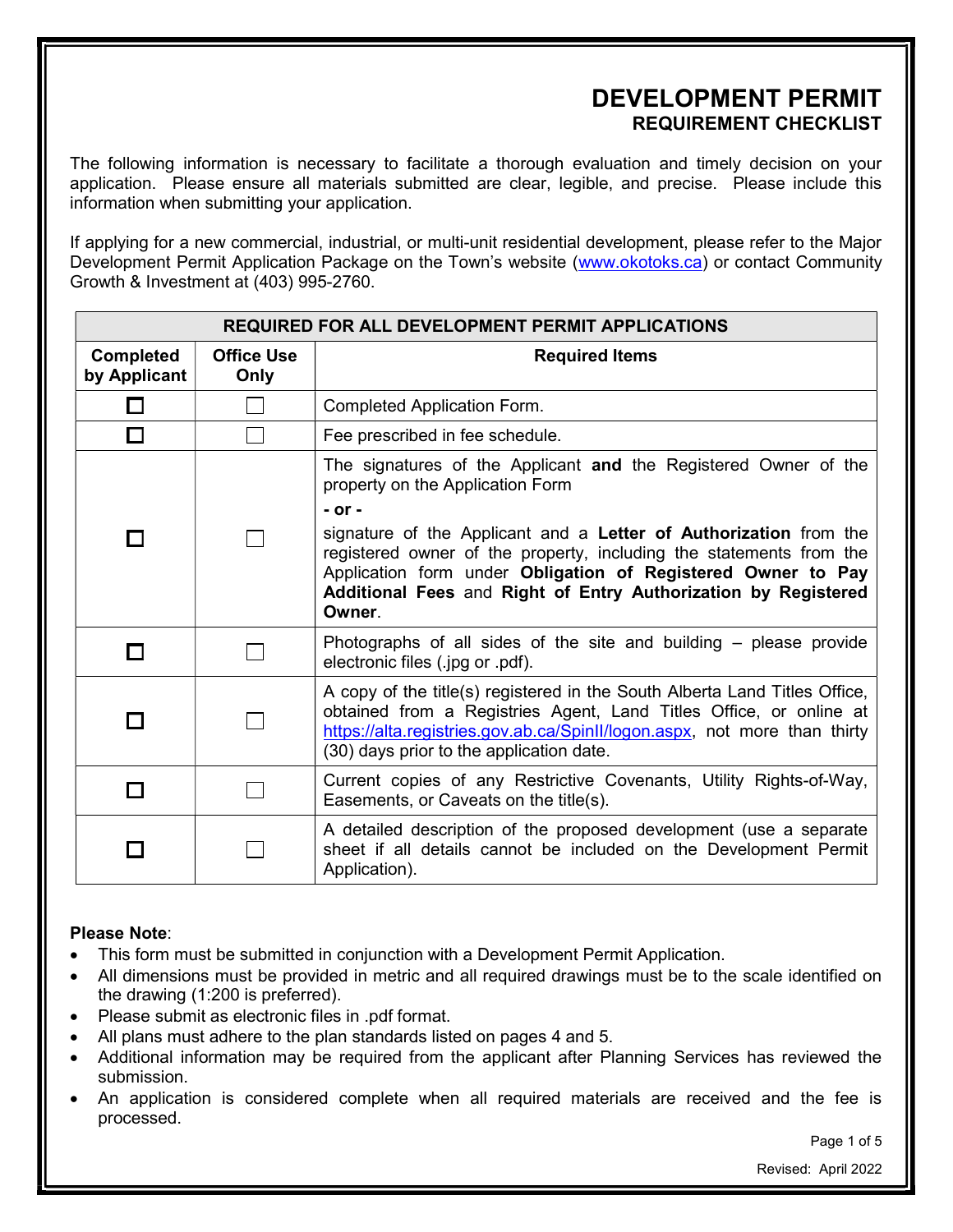In addition to the information requested above, if the application is for one of the developments listed below, please provide the supplementary information.

| REQUIRED FOR ACCESSORY BUILDING, ACCESSORY DWELLING UNIT, SECONDARY SUITE,<br>DECK, ADDITION, RETAINING WALL, AND CHANGE OF USE APPLICATIONS |                           |                       |  |
|----------------------------------------------------------------------------------------------------------------------------------------------|---------------------------|-----------------------|--|
| <b>Completed</b><br>by Applicant                                                                                                             | <b>Office Use</b><br>Only | <b>Required Items</b> |  |

|  | Site Plan drawn to scale (a Real Property Report may be used),  <br>indicating the proposed location of the development. |
|--|--------------------------------------------------------------------------------------------------------------------------|
|  | Building Floor Plans and Elevation Plans (if changes proposed) of the<br>proposed development drawn to scale.            |

| <b>REQUIRED FOR HOME OCCUPATION (MAJOR) APPLICATIONS</b>                                                                                                                        |                           |                                                               |                                                                                                                       |
|---------------------------------------------------------------------------------------------------------------------------------------------------------------------------------|---------------------------|---------------------------------------------------------------|-----------------------------------------------------------------------------------------------------------------------|
| <b>Completed</b><br>by Applicant                                                                                                                                                | <b>Office Use</b><br>Only | <b>Required Items</b>                                         |                                                                                                                       |
| l 1                                                                                                                                                                             |                           | Site Plan drawn to scale (a Real Property Report may be used) |                                                                                                                       |
|                                                                                                                                                                                 |                           |                                                               | Building Floor Plan drawn to scale indicating the location of the area to<br>be used for the Home Occupation (Major). |
|                                                                                                                                                                                 |                           |                                                               | Home Occupation Use Standards - Section 3.6.D.4. - Town of Okotoks Land Use Bylaw 17-21                               |
| Will there be any non-resident employees at the<br>residence? If yes, how many and at what time?                                                                                |                           |                                                               |                                                                                                                       |
| Is there any signage proposed? If yes, please<br>provide a sketch and location of the sign.                                                                                     |                           |                                                               |                                                                                                                       |
| Are there any impacts by way of noise, vibration,<br>smoke, dust, fumes, odours, heat, light, electrical<br>or radio disturbance detectable beyond the<br>boundary of the Site? |                           |                                                               |                                                                                                                       |
| How may clients per day? How many clients per<br>hour?                                                                                                                          |                           |                                                               |                                                                                                                       |
| Does this business include Outdoor Storage, or<br>vehicle and equipment repairs or servicing?                                                                                   |                           |                                                               |                                                                                                                       |
| I have read and understand Section 3.6.D.4. of the Town of Okotoks Land Use Bylaw 17-21.                                                                                        |                           |                                                               |                                                                                                                       |

Signature of Applicant Date Date Date Date

Page 2 of 5 Revised: April 2022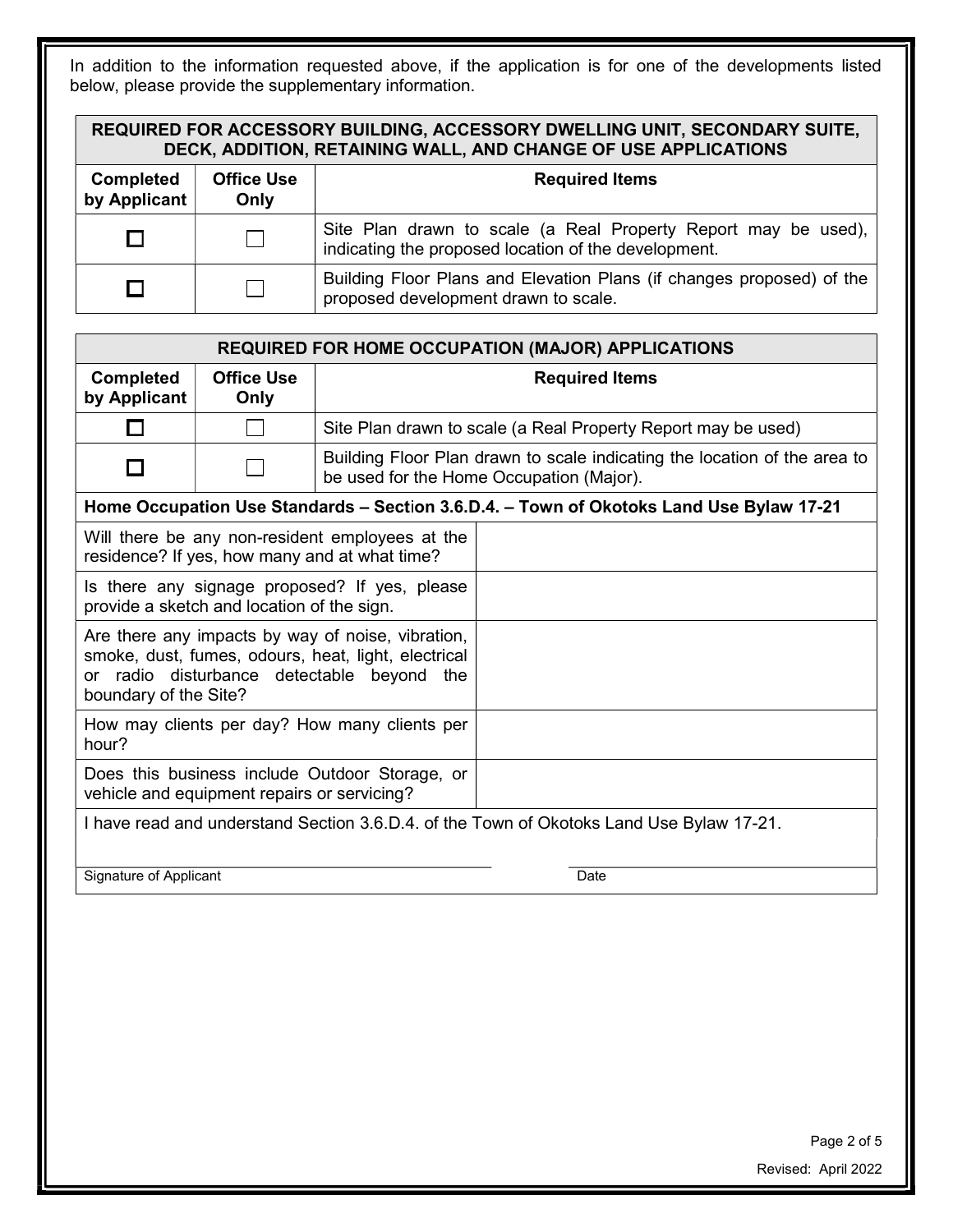| <b>REQUIRED FOR RETAIL CANNABIS STORE</b> |                           |                                                                                                                        |
|-------------------------------------------|---------------------------|------------------------------------------------------------------------------------------------------------------------|
| <b>Completed</b><br>by Applicant          | <b>Office Use</b><br>Only | <b>Required Items</b>                                                                                                  |
|                                           |                           | Proof of eligibility from the Alberta Gaming and Liquor Commission<br>(AGLC) for a retail cannabis store license.      |
|                                           |                           | Site Plan drawn to scale (a Real Property Report may be used),<br>indicating the proposed location of the development. |
|                                           |                           | Building Floor Plans and Elevation Plans of the proposed development<br>drawn to scale.                                |

| <b>REQUIRED FOR SIGNAGE APPLICATIONS</b> |                           |                                                                                                                                                                  |
|------------------------------------------|---------------------------|------------------------------------------------------------------------------------------------------------------------------------------------------------------|
| <b>Completed</b><br>by Applicant         | <b>Office Use</b><br>Only | <b>Required Items</b>                                                                                                                                            |
|                                          |                           | All dimensions of the sign structure, including the height, area, and<br>projection if the sign(s) attached to the building.                                     |
|                                          |                           | An elevation drawing or picture of the building showing the approximate<br>location of the sign(s).                                                              |
|                                          |                           | The area of the sign and copy face(s).                                                                                                                           |
|                                          |                           | The design of the face of the sign(s).                                                                                                                           |
|                                          |                           | Details on the manner of all sign illumination.                                                                                                                  |
|                                          |                           | The method of supporting or attaching the sign(s).                                                                                                               |
|                                          |                           | The type of construction and finish to be utilized.                                                                                                              |
|                                          |                           | In the case of a ground sign or temporary sign, a site plan showing the<br>sign location in relation to property lines, rights-of-way, parking and<br>buildings. |
|                                          |                           | In the case of a ground sign, an elevation plan showing the height of<br>the sign in relationship to the height of the principal building.                       |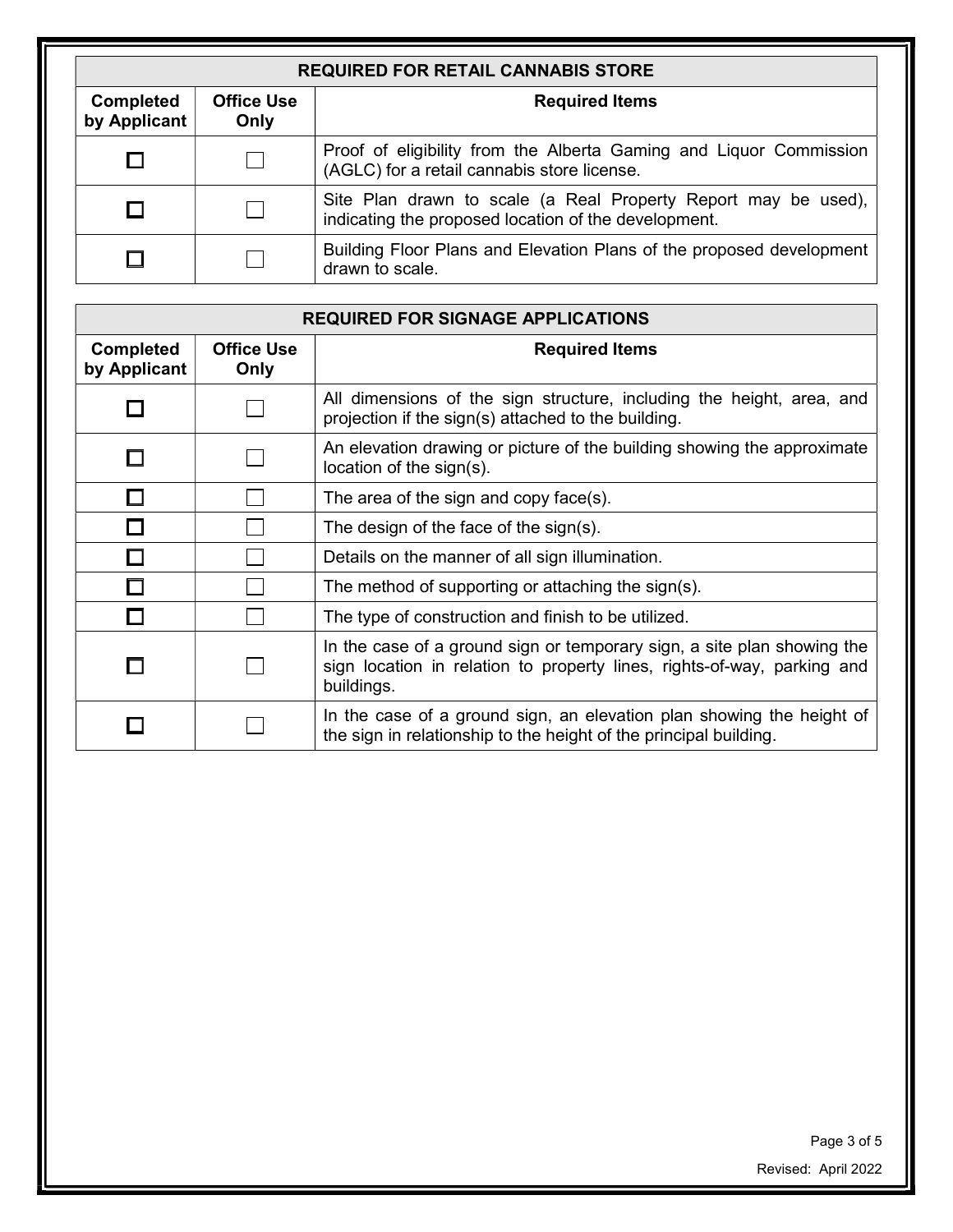## Development Permit Application – Plan Standards

#### All Plans

- $\Box$  to-scale in metric with scale identified on the drawing (1:200 preferred)
- $\Box$  dimensioned in metric
- $\Box$  show north arrow
- $\Box$  include municipal address (street address)
- $\Box$  include legal address (lot/block/plan)
- $\Box$  all elements of plan to be labelled as existing or proposed
- $\Box$  a digital copy of all plans should be provided

## Site Plans

Drafting Standards

- $\Box$  to-scale in metric with scale identified, 1:200 or other standard metric scale
- $\Box$  include legal description and municipal address on every page
- $\Box$  show north arrow

### Site Information

- $\Box$  show property lines clearly marked with dimensions
- $\Box$  show yards with dimensions
	- o front
	- o sides
	- o rear
- $\Box$  show, label, and dimension layout of existing and proposed vehicular amenities
	- o parking areas
	- o driveways
	- o paved areas
	- o entrances and exits abutting streets and lanes
	- o loading facilities

#### $\Box$  show, label, and dimension layout of existing and proposed pedestrian and cycling amenities

- o sidewalks
- o walkways
- o bike racks
- $\Box$  show, label, and dimension layout of existing and proposed landscaped areas
	- $\circ$  provide a chart on the plan indicating the area of the site, the area to be landscaped, and the number of coniferous and deciduous trees
- $\Box$  show, label, and dimension layout of existing and proposed improvements to all portions of the site
	- o fences
	- o screening
	- o retaining walls
	- o storage areas
	- o garbage/recycling facilities
- $\Box$  show, label, and dimension layout of existing and proposed boulevard
	- o sidewalks and curbs
	- o light standards, hydrants, etc.

## Building Floor Plans

Drafting Standards

- $\Box$  to-scale in metric with scale identified, 1:200 or other standard metric scale
- $\Box$  include legal description and municipal address on every page
- $\Box$  show north arrow

Page 4 of 5

Revised: April 2022